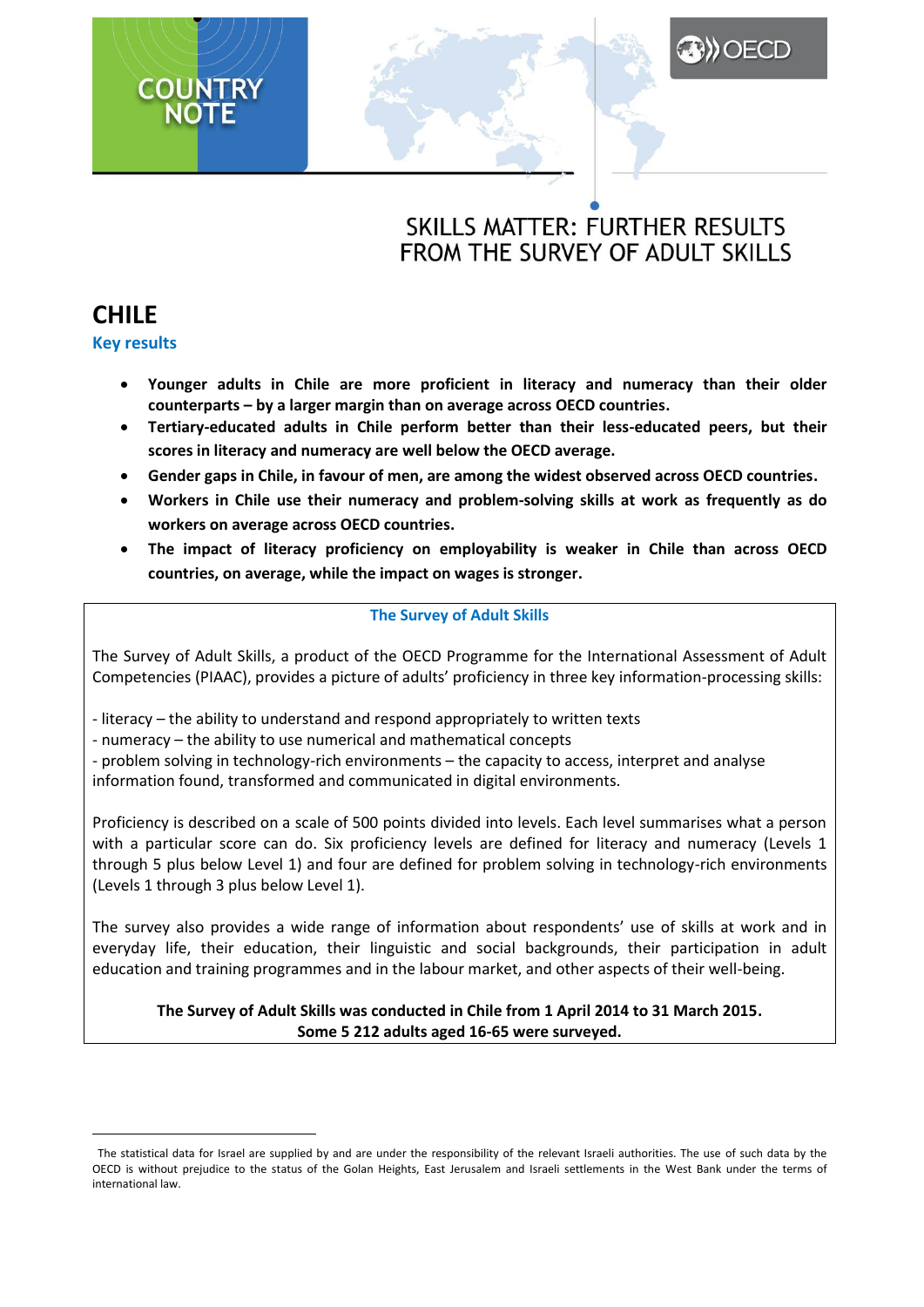# **The share of adults in Chile who score at the highest levels of proficiency in literacy, numeracy and problem solving in technology-rich environments is considerably smaller than the OECD average.**

**Only about one in 60 adults (1.6%) in Chile attains the highest levels of proficiency (Level 4 or 5) in literacy**, compared to around one in 10 adults (10.6%) on average across the OECD countries that participated in the survey. The share of adults who score at these levels varies by age, from 1.5% of 16-24 year-olds (9.6 percentage points below the OECD average) to almost 0% among 55-65 year-olds (the OECD average is 4.8%). At Level 4, adults can integrate, interpret and synthesise information from complex or lengthy texts that contain conditional and/or competing information (for more details on what adults can do at each proficiency level, see the table at the end of this note.) **Around one in eight adults (12.9%) attains Level 3 in literacy**, below the OECD average of 35.4%. Adults performing at this level can understand and respond appropriately to dense or lengthy texts, and can identify, interpret or evaluate one or more pieces of information and make appropriate inferences using knowledge of text structures and rhetorical devices.

**Some 1.9% of adults in Chile attain Level 4 or 5 in numeracy**, far below the OECD average of 11.2%. Around 1.6% of 16-24 year-olds score at this level, compared with the OECD average of 10.1%, and almost 0% of 55-65 year-olds attains this level, compared to the OECD average of 6.4%. At Level 4, adults understand a broad range of mathematical information that may be complex, abstract or found in unfamiliar contexts. **One in ten adults (10%) in Chile attains Level 3 in numeracy**, below the OECD average of 31.8%. At this level, adults have a good sense of number and space; can recognise and work with mathematical relationships, patterns and proportions expressed in verbal or numerical form; and can interpret and perform basic analyses of data and statistics in texts, tables and graphs.

**Only 2.1% of adults in Chile attain Level 3, the highest proficiency level, in problem solving in technology-rich environments**. This is the third lowest percentage observed among all participating countries/economies after Turkey and Greece, and significantly lower than the OECD average of 5.4%. Some 2.3% of 16-24 year-olds attain this level – considerably less than the OECD average of 8%. Adults at Level 3 can complete tasks involving multiple computer applications, a large number of steps, and the discovery and use of ad hoc commands in a novel environment. Around one in eight adults (12.4%) attains proficiency Level 2 in problem solving, compared with the average of one in four adults (25.7%). At Level 2, adults can complete problems that involve a small number of computer applications, and require completing several steps and operations to reach a solution.

#### **A much-larger-than-average proportion of adults in Chile has poor literacy and numeracy skills.**

**More than one in two adults (53.4%) in Chile are proficient at or below Level 1 in literacy (compared to the OECD average of 18.9%) and almost 61.9% score at or below Level 1 in numeracy (39 percentage points higher than the OECD average of 22.7%)**. Low proficiency is particularly prevalent among 55-65 year-olds: about three in four adults in this age group score at or below Level 1 in both literacy and numeracy, while the OCDE average among 55-65 year-olds is just under one in three (around 30%). Some 38.5% of 16-24 year-olds are low performers in literacy (the OECD average is 13.8%) and 52.7% are low performers in numeracy (the OECD average is 19.3%) At Level 1 in literacy, adults can read brief texts on familiar topics and locate a single piece of specific information identical in form to information in the question or directive. In numeracy, adults at Level 1 can perform basic mathematical processes in common, concrete contexts, for example, one-step or simple processes involving counting, sorting, basic arithmetic operations and understanding simple percentages.

**Some 17.4% of adults in Chile reported no prior experience with computers (compared to the OECD average of 10.0%) and 7.8% failed the ICT core test (compared to the OECD average of 4.7%)**. The proportion of adults that opted out of the computer-based assessment, while important, is less (7.5%) compared to the OECD average of 9.6%. Some 52.4% of adults score at or below Level 1 in problem solving in technology-rich environments, higher than the OECD average of 42.9%. At Level 1, adults can use only widely available and familiar technology applications, such as e-mail software or a web browser, to solve problems involving few steps, simple reasoning and little or no navigation across applications. Older adults are much more likely than average to report no prior computer experience or to fail the ICT test (57.9%, compared to the OECD average of 31.8%), and are more likely to opt out of the computer assessment (10.9% compared to the average of 17.6%).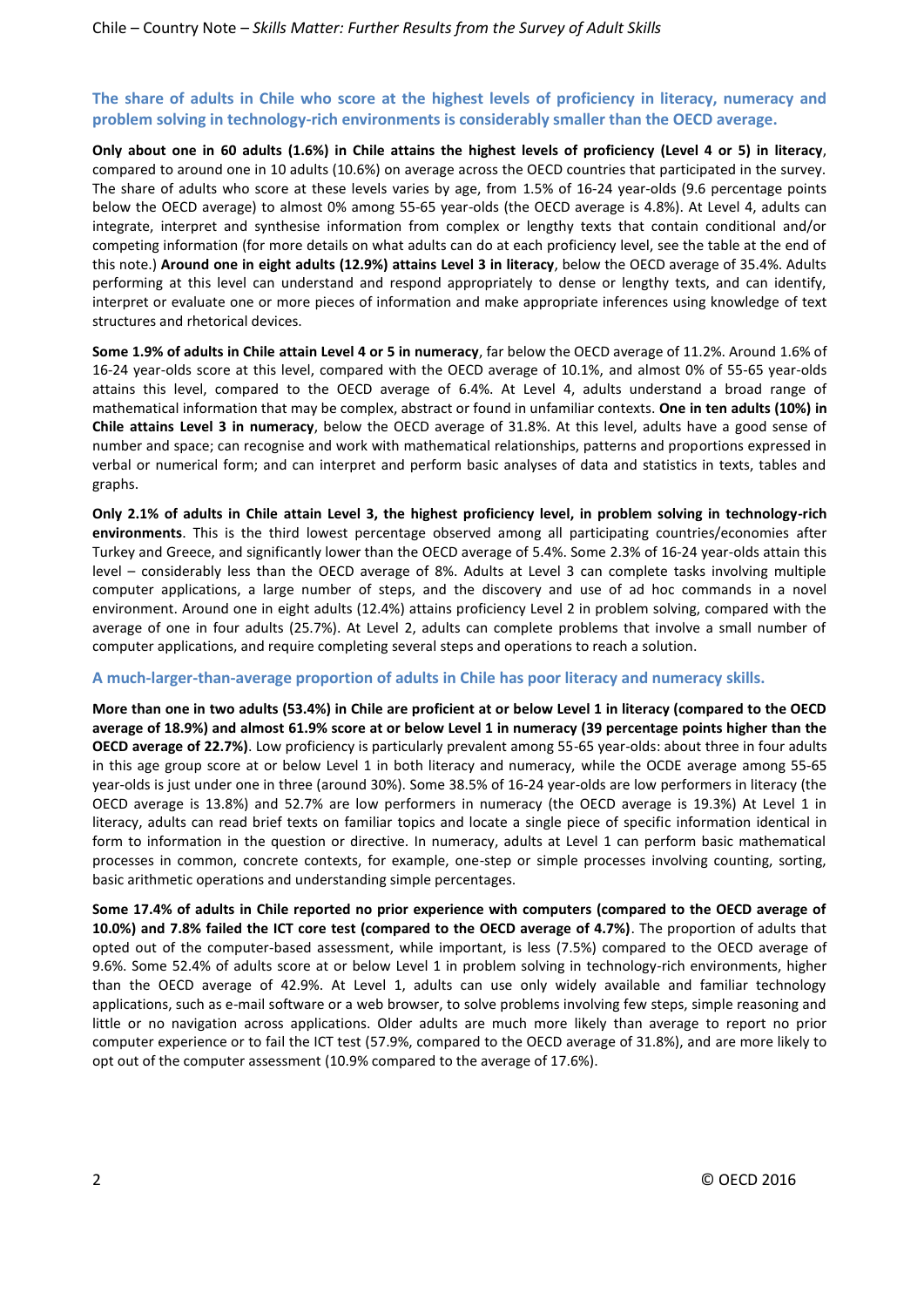|                                 | Missing                   | $\Box$ Below Level 1 |                          | Level 1      | $\Box$ Level 2 | $\Box$ Level 3 | $\blacksquare$ Level 4 or 5 |
|---------------------------------|---------------------------|----------------------|--------------------------|--------------|----------------|----------------|-----------------------------|
|                                 | Japan $\blacksquare$ 1.2  |                      |                          | F.           |                |                |                             |
| Finland                         | 0.0                       |                      |                          | $\mathbb{Z}$ |                |                |                             |
| Netherlands 2.3                 |                           |                      |                          | <b>STAR</b>  |                |                |                             |
| Sweden                          | 0.0                       |                      | a a shekara              |              |                |                |                             |
| Australia 1.9                   |                           |                      | a Kabupatén Band         |              |                |                |                             |
| New Zealand 1.9                 |                           |                      | $\sim$                   |              |                |                |                             |
| Norway $\blacksquare$ 2.2       |                           |                      | $\overline{\phantom{a}}$ |              |                |                |                             |
| Estonia                         | $\mid$ 0.4                |                      | $\sim$                   |              |                |                |                             |
| Russian Federation <sup>2</sup> | 0.0                       |                      | $\sim$ $\sim$            |              |                |                |                             |
| Slovak Republic                 | 0.3                       |                      | $\mathscr{L}$            |              |                |                |                             |
| Flanders (Belgium) 5.2          |                           |                      | $\overline{\phantom{a}}$ |              |                |                |                             |
| Canada   0.9                    |                           |                      | $\sim$                   |              |                |                |                             |
| Czech Republic   0.6            |                           |                      | び                        |              |                |                |                             |
| Denmark                         | 0.4                       |                      | n Z                      |              |                |                |                             |
| Korea                           | 0.3                       |                      | $\overline{\phantom{a}}$ |              |                |                |                             |
| England (UK) $\blacksquare$ 1.4 |                           |                      | $\sim$                   |              |                |                |                             |
| Germany 1.5                     |                           |                      | $\sim$                   |              |                |                |                             |
| OECD average   1.4              |                           |                      |                          |              |                |                |                             |
| United States 4.2               |                           |                      |                          |              |                |                |                             |
| Austria 1.8                     |                           |                      | П.                       |              |                |                |                             |
| Poland                          | 0.0                       |                      | ΠF                       |              |                |                |                             |
| Ireland                         | 0.5                       |                      |                          |              |                |                |                             |
| Northern Ireland (UK) 2.2       |                           |                      | --                       |              |                |                |                             |
| Singapore 1.0                   |                           |                      |                          |              |                |                |                             |
| France   0.8                    |                           |                      |                          |              |                |                |                             |
| Lithuania 4.5                   |                           |                      | Œ                        |              |                |                |                             |
| Cyprus <sup>1</sup>             | $\sim$ 17.7               |                      | -11                      |              |                |                |                             |
|                                 | Israel $\blacksquare$ 2.4 |                      |                          |              |                |                |                             |
| Slovenia 10.6                   |                           |                      |                          |              |                |                |                             |
|                                 | Spain $\vert 0.8 \vert$   |                      |                          |              |                |                |                             |
| Greece 1.0                      |                           |                      |                          |              |                |                |                             |
|                                 | Italy   0.7               |                      |                          |              |                |                |                             |
|                                 | Chile $ 0.3$              |                      |                          |              | п              |                |                             |
|                                 | Turkey $2.0$ [            |                      |                          |              |                |                |                             |
| Jakarta (Indonesia) 0 0         |                           |                      |                          |              |                |                |                             |
|                                 | 100                       | 80                   | 60<br>40                 | 20           | 0<br>20        | 40<br>60       | 80<br>100                   |

#### Figure 1 **Literacy proficiency among adults**

Percentage of adults scoring at each proficiency level in literacy Percentage of adults scoring at each proficiency level in literacy

**Note:** Adults in the missing category were not able to provide enough background information to impute proficiency scores because of language difficulties, or learning or mental disabilities (referred to as literacy-related non-response).

1. Note by Turkey: The information in this document with reference to "Cyprus" relates to the southern part of the Island. There is no single authority representing both Turkish and Greek Cypriot people on the Island. Turkey recognises the Turkish Republic of Northern Cyprus (TRNC). Until a lasting and equitable solution is found within the context of the United Nations, Turkey shall preserve its position concerning the "Cyprus issue".

Note by all the European Union Member States of the OECD and the European Union:

The Republic of Cyprus is recognised by all members of the United Nations with the exception of Turkey. The information in this document relates to the area under the effective control of the Government of the Republic of Cyprus.

2. The sample for the Russian Federation does not include the population of the Moscow municipal area.

*Countries and economies are ranked in descending order of the combined percentages of adults scoring at Level 3 and at Level 4 or 5.*

**Source:** Survey of Adult Skills (PIAAC) (2012, 2015), Table A2.1 [\(http://dx.doi.org/10.1787/888933366458\).](http://dx.doi.org/10.1787/888933366458).)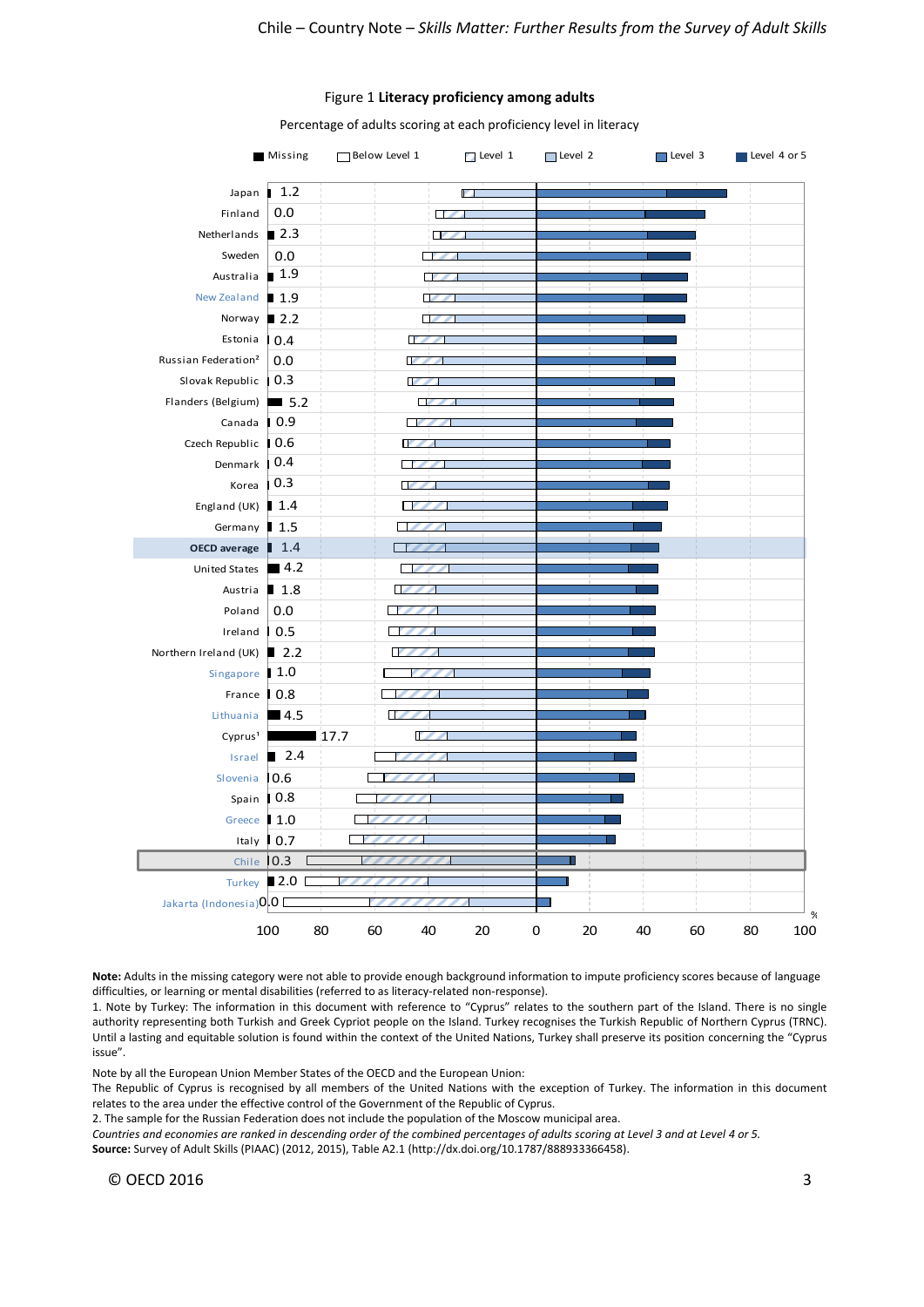

#### Figure 2 **Numeracy proficiency among adults**

**Note:** Adults in the missing category were not able to provide enough background information to impute proficiency scores because of language difficulties, or learning or mental disabilities (referred to as literacy-related non-response).

1. See note 1 under Figure 1.

2. The sample for the Russian Federation does not include the population of the Moscow municipal area.

*Countries and economies are ranked in descending order of the combined percentage of adults scoring at Level 3 and at Level 4 or 5.* **Source:** Survey of Adult Skills (PIAAC) (2012, 2015), Table A2.4 [\(http://dx.doi.org/10.1787/888933366458\).]((http:/dx.doi.org/10.1787/888933366458).)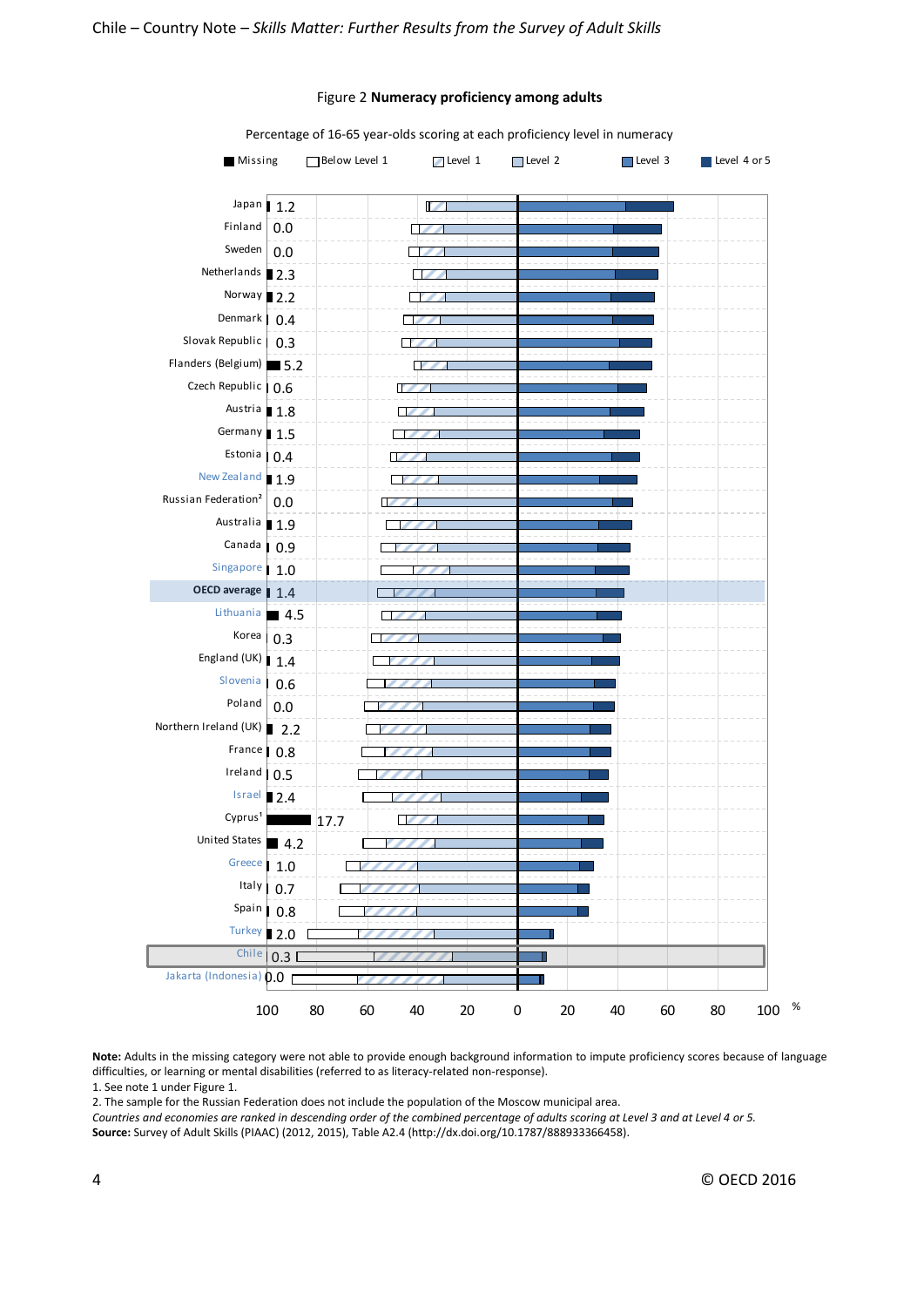#### Figure 3 **Proficiency in problem solving in technology-rich environments among adults**

Percentage of 16-65 year-olds scoring at each proficiency level



**Notes:** Adults included in the missing category were not able to provide enough background information to impute proficiency scores because of language difficulties, or learning or mental disabilities (referred to as literacy-related non-response). The missing category also includes adults who could not complete the assessment of problem solving in technology-rich environments because of technical problems with the computer used for the survey. Cyprus<sup>1</sup>, France, Italy, Jakarta (Indonesia) and Spain did not participate in the problem solving in technology-rich environments assessment. Results for Jakarta (Indonesia) are not shown since the assessment was administered exclusively in paper and pencil format.

1. See note 1 under Figure 1.

2. The sample for the Russian Federation does not include the population of the Moscow municipal area.

*Countries and economies are ranked in descending order of the combined percentages of adults scoring at Level 2 and at Level 3.* **Source:** Survey of Adult Skills (PIAAC) (2012, 2015), Table A2.6 [\(http://dx.doi.org/10.1787/888933366458\)](http://dx.doi.org/10.1787/888933366458).

 $\heartsuit$  OECD 2016  $\qquad \qquad$  5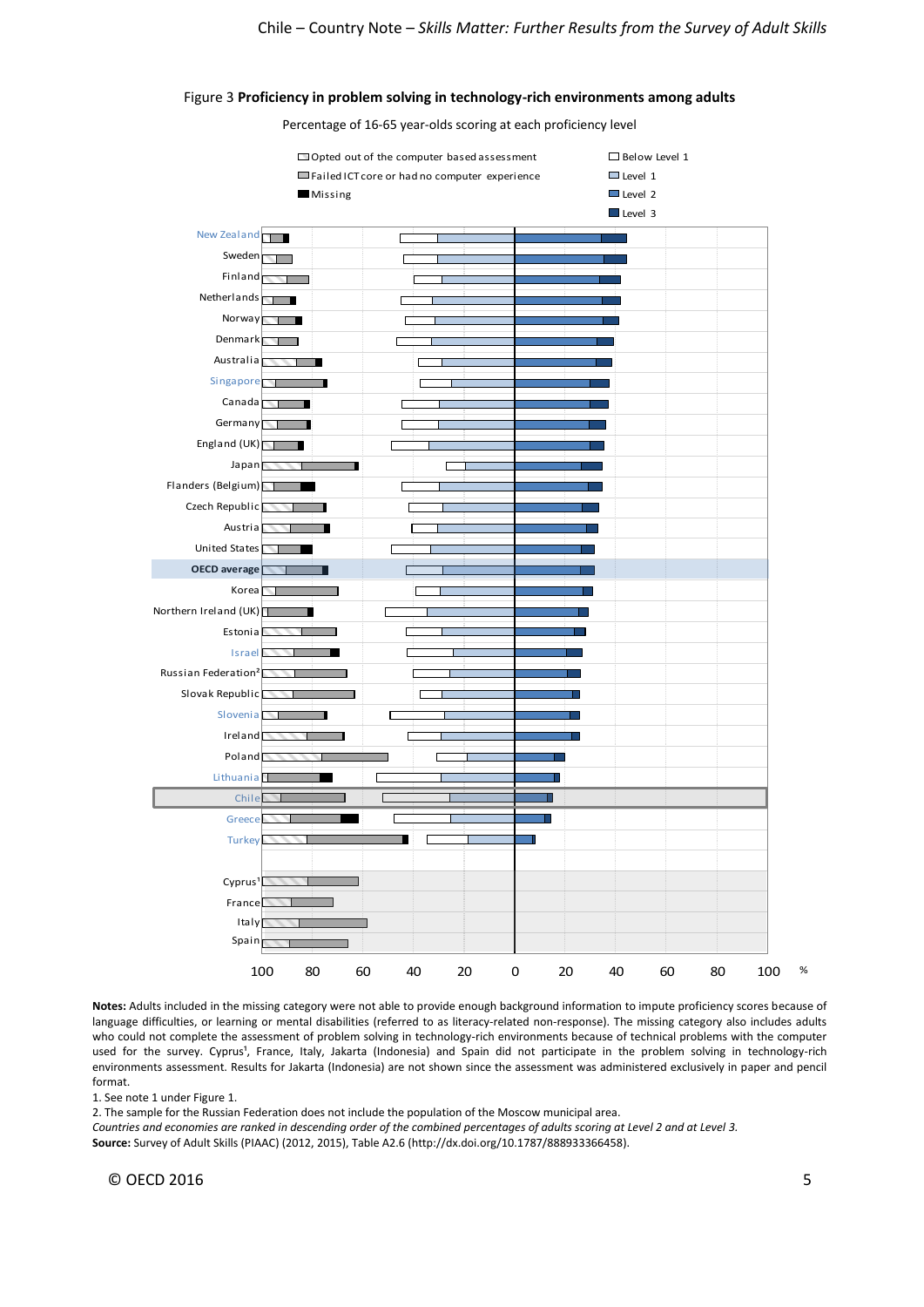# **In Chile, the relationship between adults' socio-demographic characteristics and proficiency is stronger than that observed in other countries.**

In most countries, including Chile, there are differences in skills proficiency related to socio-demographic characteristics, such as age, level of education and socio-economic status. Differences in proficiency related to age, education and parents' education are especially large in Chile.

**Tertiary-educated adults in Chile perform much better than their less-educated compatriots, but their scores are low compared with similarly educated adults in other OECD countries.** Tertiary-educated 25- 65 year-olds score 35 points higher in literacy than those with an upper secondary degree (the OECD average difference is 33 points) and 77 points higher than adults who had not attained upper secondary education (the OECD average difference is 61 points). Even though the differences in scores between tertiary-educated adults and those who have not attained a tertiary education are among the largest observed across OECD countries, and similar to those observed in Germany and Israel, proficiency levels in Chile are comparatively low. For example, tertiary-educated Chileans perform at the same level as the least-educated Japanese adults and at the level of upper secondary graduates in the United States. Adults in Chile who have not attained upper secondary education score the lowest in literacy of all similarly educated adults among participating OECD countries.

Among 16-24 year-olds, those who left school without an upper secondary degree score 59 points lower in literacy than those who are either still in school or who had earned an upper secondary degree – the largest difference between the two groups observed across participating OECD countries. Worryingly, **younger adults in Chile who are in education or who have attained upper secondary education as their highest level of attainment, perform at the same level as young adults in most other OECD countries who left school before completing upper secondary education.** 

Age is also linked to differences in literacy proficiency. **Younger adults (25-34 year-olds) in Chile score 41 points higher in literacy than 55-65 year-olds, a larger difference than the OECD average of 29 score points**. This difference could be attributed to a decline in proficiency with increasing age (age depreciation) and/or an improvement in proficiency over the generations (cohorts improving proficiency). But literacy scores in Chile have not improved since the 1990s, when the country participated in the International Adult Literacy Survey. If the large expansion of education over the past few decades (the share of tertiary-educated 25-34 year-olds is around 20 percentage points larger than the share of tertiary-educated 55-65 year-olds) has improved cohorts' literacy scores, this improvement may be offset by Chile's population ageing, so the national average has remained the same.

In Chile, **men outperform women in both literacy and numeracy**. **These gender gaps are among the widest observed across OECD countries, and similar to those seen in Turkey**. Women score eight points lower than men in literacy (the OECD average difference is not statistically different from zero), and 21 points lower in numeracy (the OECD average difference is 12 score points).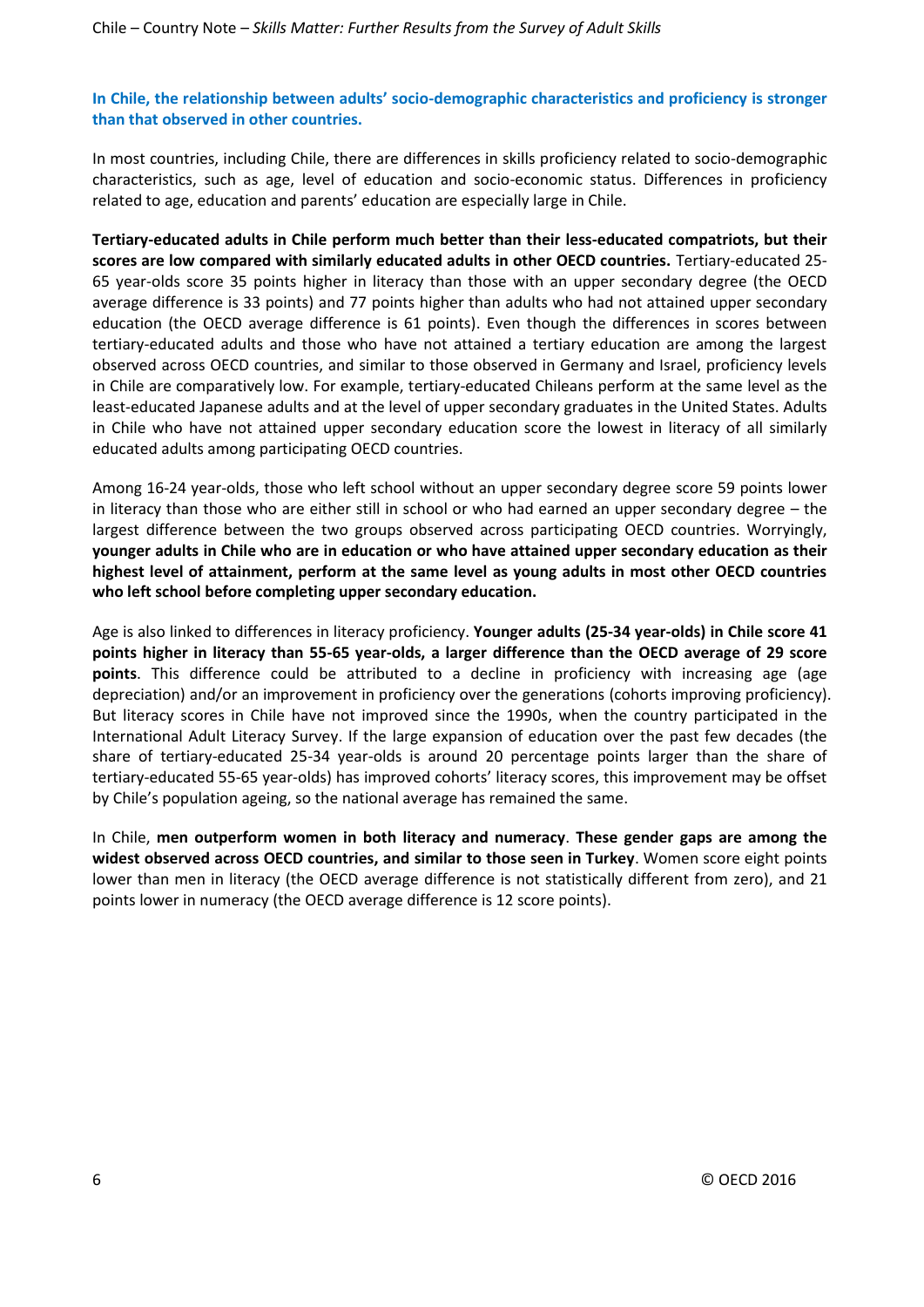#### Figure 4 **Synthesis of socio-demographic differences in literacy proficiency**

Difference in literacy scores between contrast categories within various socio-demographic groups Difference in literacy scores between contrast categories within various socio-demographic groups



**Notes:** Statistically significant differences are marked in a darker tone. The estimates show the differences between the two means for each contrast category). The differences are: tertiary minus less than upper secondary (educational attainment), at least one parent attained tertiary minus neither parent attained upper secondary (parents' educational attainment) and 25-34 year-olds minus 55-65 year-olds (age). **Source:** Survey of Adult Skills (PIAAC) (2012,2015), Tables A3.2(L), A3.5 (L), A3.9 (L), A3.12 (L) and A3.14 (L) [\(http://dx.doi.org/10.1787/88893336](http://dx.doi.org/10.1787/888933366463) [6463\)](http://dx.doi.org/10.1787/888933366463).

### **Chile is one of only two countries where unemployed adults are as proficient in literacy as employed adults.**

In general, employed adults show higher proficiency than unemployed adults. But in Chile, as in Singapore, employed adults do not have higher literacy levels than unemployed adults.

#### $\heartsuit$  OECD 2016  $\qquad \qquad$  7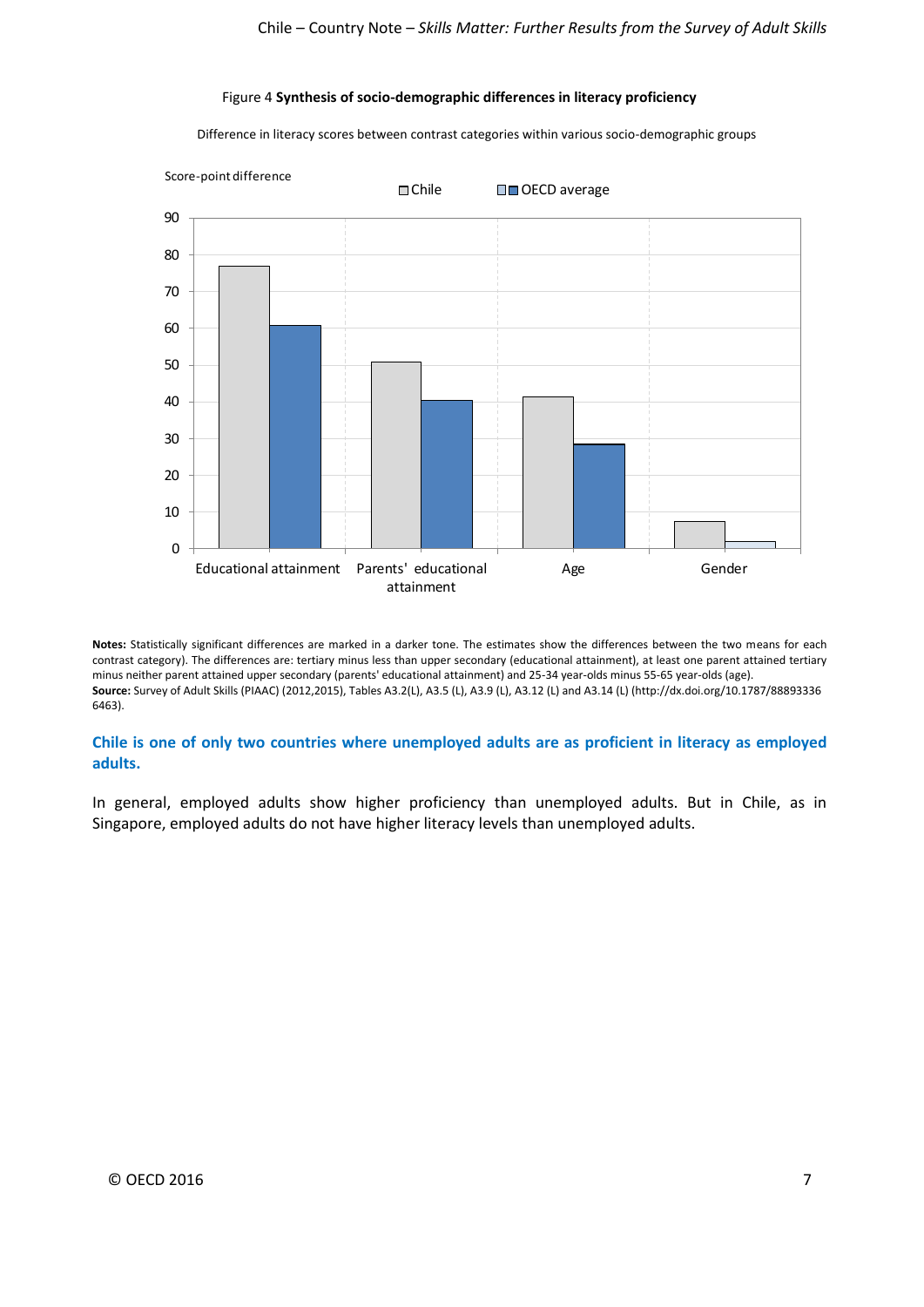

Figure 5 **Literacy and employment status**  $\mathcal{L}$  and the by employment status status status status status status status status status status status status status status status status status status status status status status status status status status status s

Mean literacy score by employment status

**Source:** Survey of Adult Skills (PIAAC) (2012, 2015), Table A5.1 (http://dx.doi.org/10.1787/888933366489).

#### **In Chile, higher proficiency in literacy has a positive impact on wages.**

In many participating countries and economies, there is a positive relationship between proficiency and labour market outcomes; in Chile, this is seen most clearly in wages. The impact of literacy on wages is stronger than the OECD average, and similar to that observed in Canada and Germany. This relationship remains strong, even after educational attainment and the use of reading skills at work are considered.

The difference in hourly wages between the most- and least-skilled adult is USD 16, on average across OECD countries. **In Chile, the best-paid workers who score at Level 4 or 5 in literacy earn about USD 20 more per hour than the worst-paid workers who score at or below Level 1. In addition, wages in Chile are much lower than the OECD average at every proficiency level, except for adults who score at Level 4 or 5 in literacy.** The wages of adults who score at proficiency Level 4 or 5 are in the 75th percentile of the earnings distribution. These adults earn only USD 1.8 less per hour than the average among similarly proficient high-earning workers across OECD countries.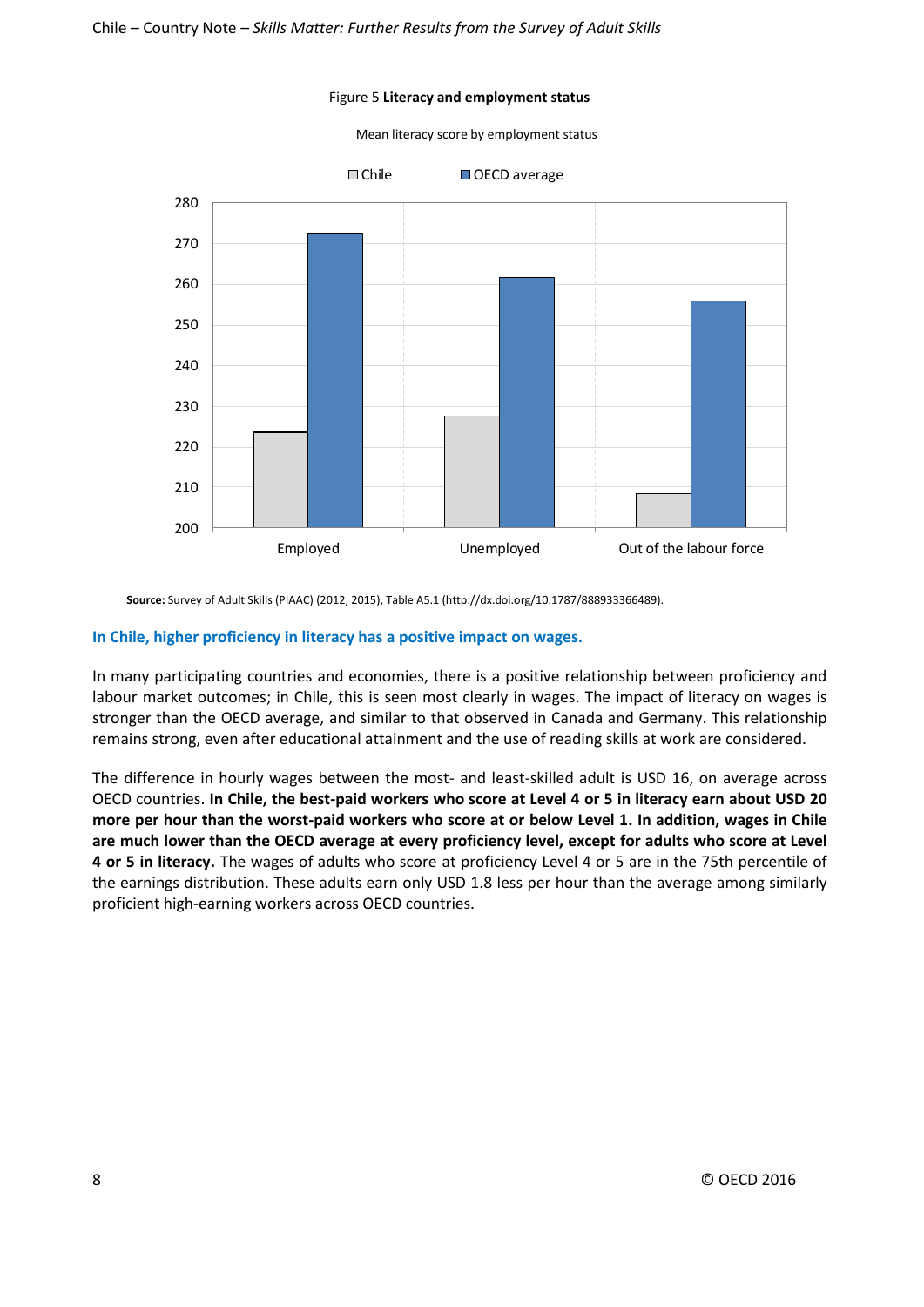### Figure 6 **Distribution of wages, by literacy proficiency level**

25th, 50th and 75th percentiles of the wage distribution



**Notes:** Employees only. Hourly wages, including bonuses, in purchasing-power-parity-adjusted USD (2012). **Source**: Survey of Adults Skills (PIAAC) (2012, 2015), Table 5.3 (L) [\(http://dx.doi.org/10.1787/888933366489\)](http://dx.doi.org/10.1787/888933366489).

# **The link between higher literacy and the belief that one has an impact on the political process is one of the strongest among OECD countries.**

In Chile, adults who score at Level 4 or 5 in literacy are more likely than adults who score at or below Level 1 to report that they believe they can influence the political process (political efficacy) and that they participate in volunteer activities. In particular, the relationship between proficiency in literacy and political efficacy is one of the strongest observed, and similar to that recorded in Norway. But there are no statistically significant differences across proficiency levels in the strength of the relationship between literacy and two other social outcomes: trusting others and self-reported health.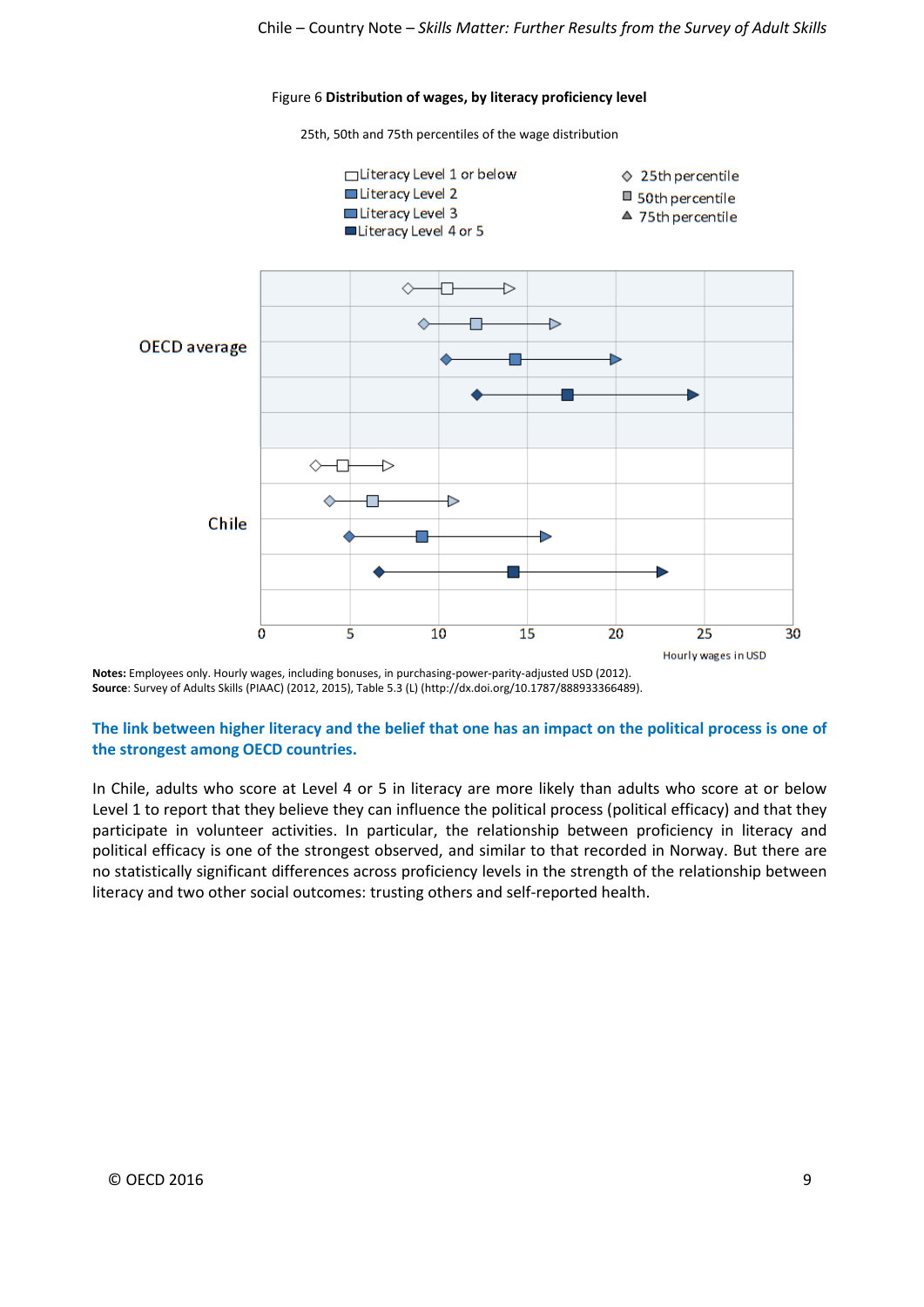

#### Figure 7 **Literacy proficiency and positive social outcomes**

Difference between the percentage of adults with high proficiency (Level 4 or 5) and the percentage of adults with low proficiency (Level 1 or below) who reported high levels of trust and political efficacy, good to excellent health, or participating in volunteer activities

**Note:** Statistically significant differences are marked in a darker tone.

**Source:** Survey of Adult Skills (PIAAC) (2012, 2015), Table A5.14(L) [\(http://dx.doi.org/10.1787/888933366489\)](http://dx.doi.org/10.1787/888933366489).

**Workers in Chile are more likely than workers in all other countries/economies to have lower proficiency in literacy than is required by their jobs (underskilled) and to work in a job that is not related to their area of study (field-of-study mismatch).**

The survey collected information about the use of information-processing and various generic skills in the workplace. Linked with data about workers' proficiency in these skills, this information provides a picture of the match – or mismatch – between workers' skills and the tasks they are asked to perform in their jobs.

**On average, workers in Chile engage in numeracy and problem-solving tasks at work as frequently as workers across other OECD countries do; but there is a high degree of mismatch between the literacy and numeracy skills of workers and the skills required in their jobs.** Around 10% of workers in Chile are less proficient in literacy than their job requires (underskilled) – the largest proportion among all participating countries/economies (the OECD average proportion of underskilled workers is 3.8%). Some 15.9% of workers in Chile are more proficient in literacy than required by their job (overskilled), well above OECD average of 10.8%.

Field-of-study mismatch arises when workers are employed in a field different from that in which they specialised in their education. In Chile, as in England (United Kingdom) and Korea, around 50% of adults are mismatched with their jobs by field of study. By comparison, across participating OECD countries, 40% of workers, on average, are employed in a field different from that in which they earned their qualifications.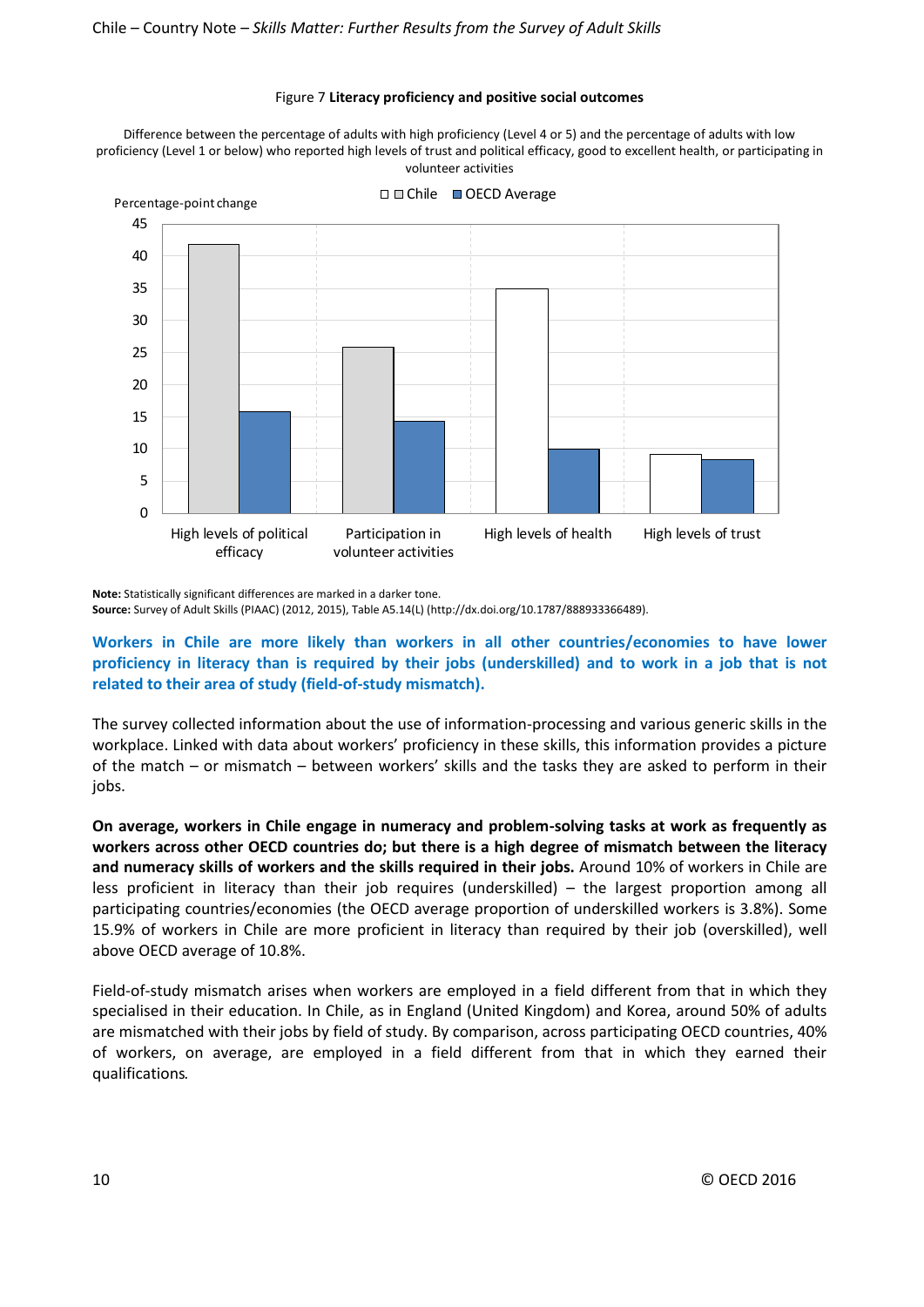## Figure 8 **Information-processing skills used at work**

1 1.5 2 2.5 3 3.5 Reading at work Writing at work Numeracy at work ICT at work Problem solving Mean use Chile OECD average

Average skills use, working population aged 16-65 Average skills use, working population aged 16-65

**Notes:** For reading, writing, numeracy and ICT skills, skills use indicators are scales between 1 "Never" and 5 "Every day". Problem-solving skills use refers to respondents' answers to "How often are you usually confronted with more complex problems that take at least 30 minutes to find a good solution?". The set of possible answers also ranges between 1 "Never" and 5 "Every day".

**Source:** Survey of Adult Skills (PIAAC) (2012, 2015), Table A4.1 [\(http://dx.doi.org/10.1787/888933366479\)](http://dx.doi.org/10.1787/888933366479).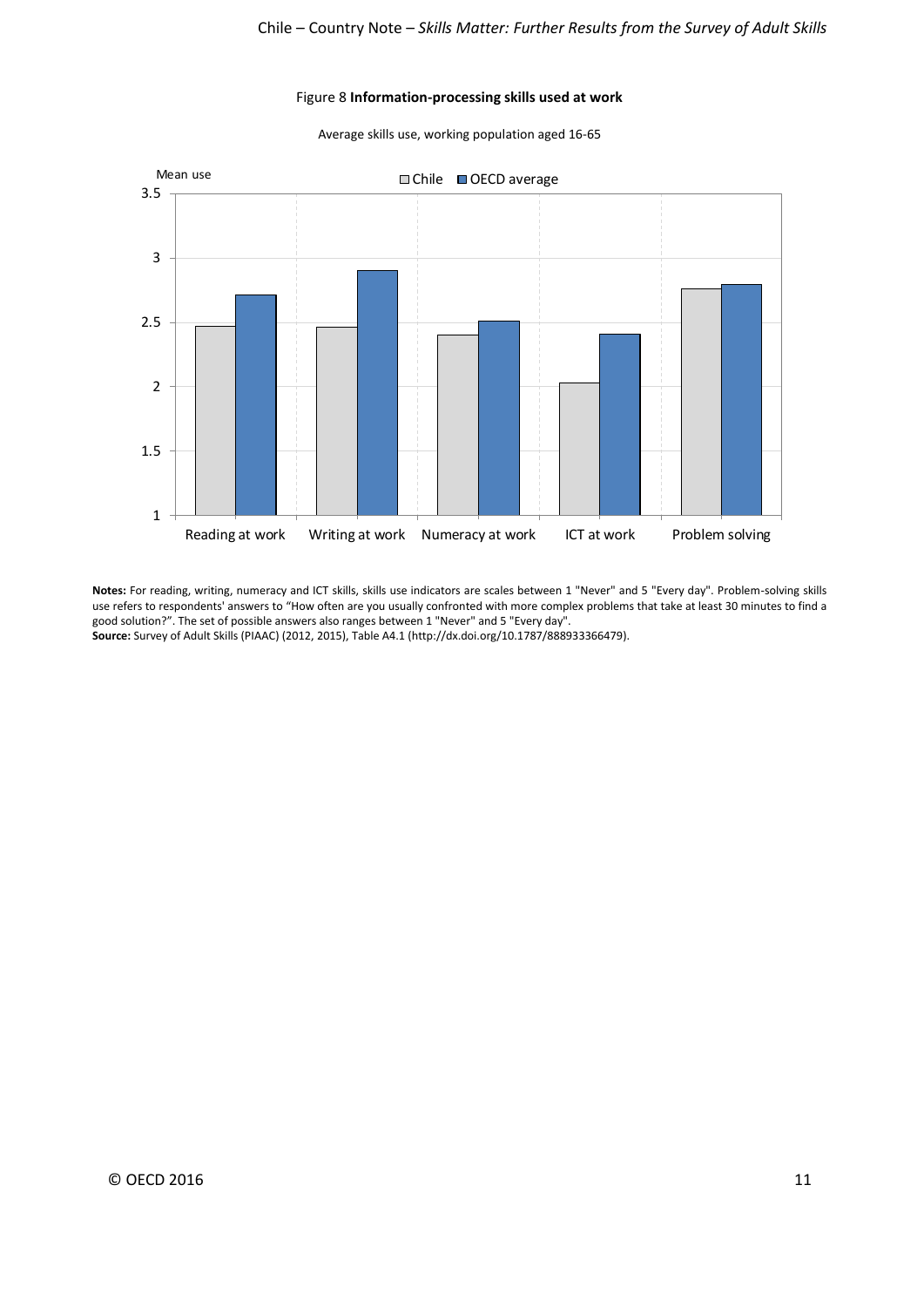# **Key facts about the Survey of Adult Skills (PIAAC)**

### **What is assessed**

- The Survey of Adult Skills (PIAAC) assesses the proficiency of adults from age 16 in literacy, numeracy and problem solving in technology-rich environments. These skills are "key information-processing competencies" that are relevant to adults in many social contexts and work situations, and necessary for fully integrating and participating in the labour market, education and training, and social and civic life.
- In addition, the survey collects a range of information on the reading- and numeracy-related activities of respondents, the use of information and communication technologies at work and in everyday life, and on a range of generic skills, such as collaborating with others and organising one's time, that are required of individuals in their work. Respondents are also asked whether their skills and qualifications match their work requirements and whether they have autonomy over key aspects of their work.

### **Methods**

- The Survey of Adults Skills was conducted over two rounds of data collection.
- In the first round, around 166 000 adults aged 16-65 years in 24 countries were surveyed Australia, Austria, Belgium, Canada, Cyprus,<sup>\*</sup> the Czech Republic, Denmark, Estonia, Finland, France, Germany, Ireland, Italy, Japan, Korea, the Netherlands, Norway, Poland, the Russian Federation, \*\* the Slovak Republic, Spain, Sweden, the United Kingdom and the United States. In all but three countries, data collection covered the entire national population. In Belgium, data were collected in Flanders; in the United Kingdom, data were collected in England and Northern Ireland (data are reported separately for England and Northern Ireland in the report). In the Russian Federation, the data do not cover the Moscow municipal area.
- Data collection for Round 1 of the Survey of Adult Skills took place from 1 August 2011 to 31 March 2012 in most participating countries. In Canada, data were collected from November 2011 to June 2012; and France collected data from September to November 2012.
- Nine countries took part in the second round of the assessment: Chile, Greece, Indonesia, Israel, Lithuania, New Zealand, Singapore, Slovenia and Turkey. A total of 50 250 adults were surveyed. In all countries except Indonesia the entire national population was covered. In Indonesia, data were collected in the Jakarta municipal area only.
- Data collection for Round 2 of the Survey of Adult Skills took place from April 2014 to end-March 2015. The duration of fieldwork varied from around 100 to 330 days, depending on the country.
- The language of assessment was the official language(s) of each participating country/economy. In some countries, the assessment was also conducted in widely spoken minority or regional languages.
- The target population for the survey was the non-institutionalised population of 16-65 year-olds residing in the country or region at the time of the data collection, irrespective of nationality, citizenship or language status. The achieved national samples ranged from a minimum of approximately 4 000 persons to a maximum of nearly 27 300 persons.
- The survey was conducted under the supervision of trained interviewers usually in the respondent's home. The time taken to complete the questionnaire ranged between 30 and 45 minutes.
- After having answered the background questionnaire, the respondent completed the assessment either on a laptop computer or by completing a paper version using printed test booklets, depending on the respondent's computer skills. Respondents could take as much or as little time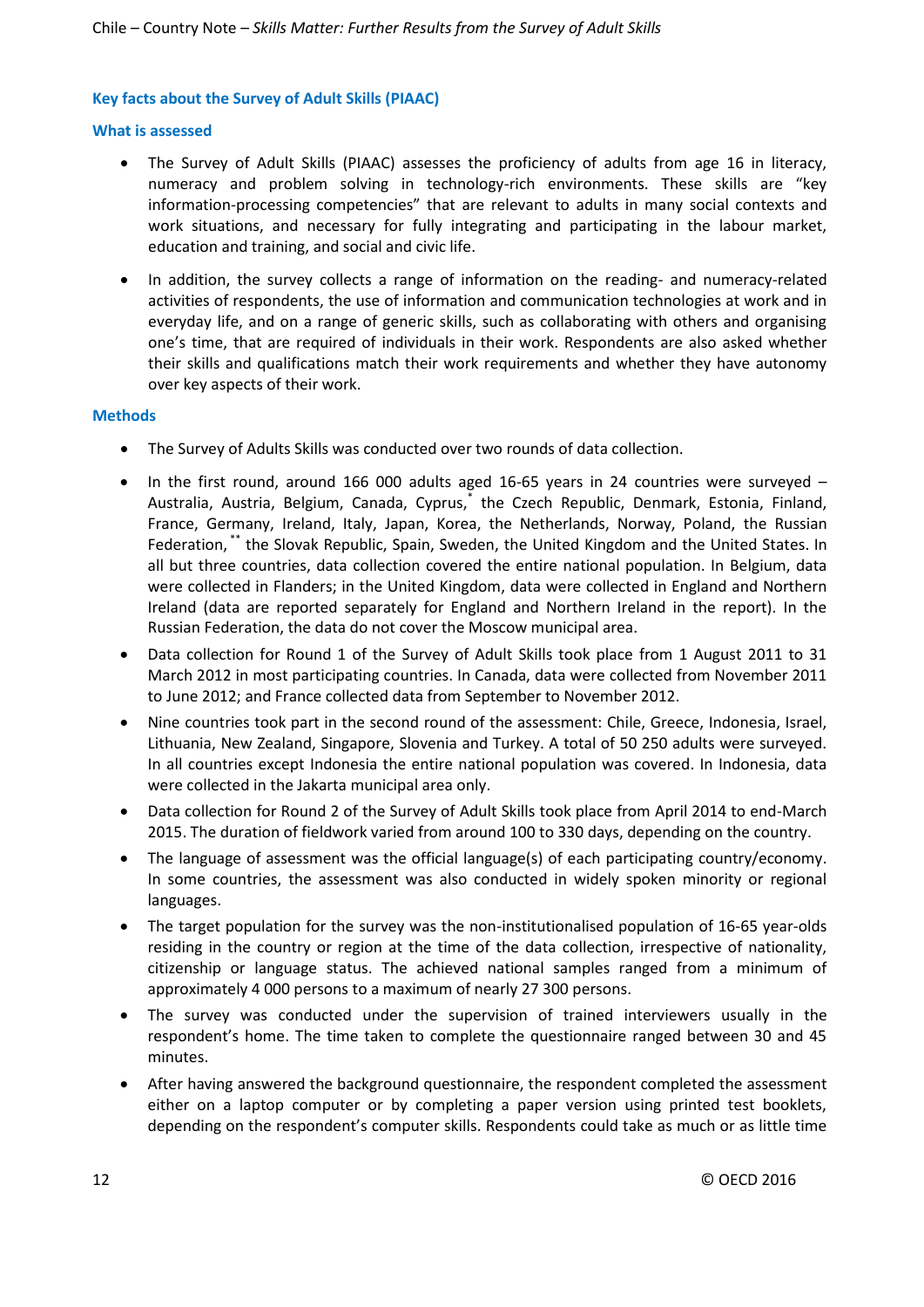as needed to complete the assessment. On average, respondents took 50 minutes to complete the cognitive assessment.

• Identical instruments were used in Rounds 1 and 2 of the survey. The one exception was in Jakarta (Indonesia) where, since only paper-based instruments were used, additional test items were added to the paper-based instruments used in the other countries.

# **Comparing the results of countries/economies in Round 1 and Round 2**

Identical data-collection instruments and methodology were used in Rounds 1 and 2 of the survey. The one difference is that data collection for Rounds 1 and 2 occurred some three years apart. The difference in reference dates for the two rounds of the study is unlikely to have an impact on the proficiency of the adult populations in Round 1 countries/economies compared to that of adults in Round 2 countries/economies. However, data were collected at different points in the economic cycle in the two rounds; this may have some effect on the relationships observed between proficiency and labour market outcomes and jobs characteristics, in particular, in the countries/economies in the two different rounds.

#### **Notes**

\* See note 1 under Figure 1.

\*\* The data from the Russian Federation are preliminary and may be subject to change. Readers should note that the sample for the Russian Federation does not include the population of the Moscow municipal area. The data published, therefore, do not represent the entire resident population aged 16-65 in Russia but rather the population of Russia excluding the population residing in the Moscow municipal area.

More detailed information regarding the data from the Russian Federation as well as that of other countries can be found in the *Technical Report of the Survey of Adult Skills, Second Edition* (OECD, forthcoming).

## **References and further reading**

OECD (forthcoming), *Technical Report of the Survey of Adult Skills, Second Edition*.

OECD (2016a), *Skills Matter: Further Results from the Survey of Adult Skills*, OECD Skills Studies, OECD Publishing, Paris[, http://dx.doi.org/10.1787/9789264258051-en.](http://dx.doi.org/10.1787/9789264258051-en)

OECD (2016b), *The Survey of Adult Skills: Reader's Companion, Second Edition*, OECD Skills Studies, OECD Publishing, Paris[, http://dx.doi.org/10.1787/9789264258075-en.](http://dx.doi.org/10.1787/9789264258075-en)

OECD (2016c), *Survey of Adult Skills (PIAAC)* (Database 2012, 2015), [www.oecd.org/site/piaac/publicdataa](http://www.oecd.org/site/piaac/publicdataandanalysis.htm) [ndanalysis.htm.](http://www.oecd.org/site/piaac/publicdataandanalysis.htm)

This work is published under the responsibility of the Secretary-General of the OECD. The opinions expressed and arguments employed herein do not necessarily reflect the official views of OECD member countries.

This document and any map included herein are without prejudice to the status of or sovereignty over any territory, to the delimitation of international frontiers and boundaries and to the name of any territory, city or area.

You can copy, download or print OECD content for your own use, and you can include excerpts from OECD publications, databases and multimedia products in your own documents, presentations, blogs, websites and teaching materials, provided that suitable acknowledgment of OECD as source and copyright owner is given. All requests for public or commercial use and translation rights should be submitted to rights@oecd.org. Requests for permission to photocopy portions of this material for public or commercial use shall be addressed directly to the Copyright Clearance Center (CCC) at info@copyright.com or the Centre français d'exploitation du droit de copie (CFC) at contact@cfcopies.com.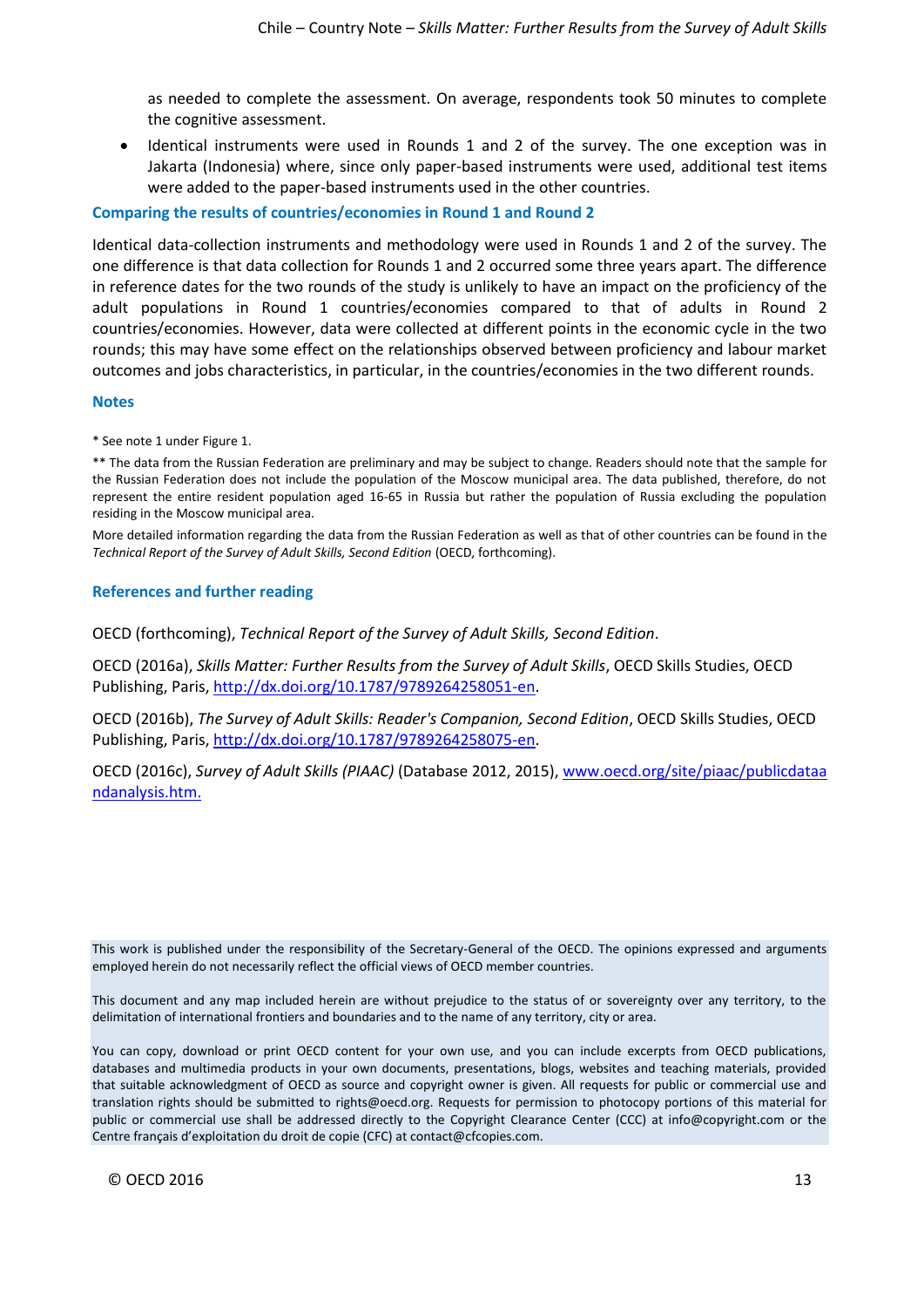| Level          | Score range | Literacy                                          | Numeracy                                                                             |
|----------------|-------------|---------------------------------------------------|--------------------------------------------------------------------------------------|
| Below          | Below 176   | Tasks at this level require the respondent to     | Tasks at this level require the respondent to                                        |
| Level          | points      | read brief texts on familiar topics and locate a  | carry out simple processes such as counting,                                         |
| $\mathbf{1}$   |             | single piece of specific information. There is    | sorting, performing basic arithmetic operations                                      |
|                |             | seldom any competing information in the text.     | with whole numbers or money, or recognising                                          |
|                |             | Only basic vocabulary knowledge is required,      | common spatial representations.                                                      |
|                |             | and the reader is not required to understand      |                                                                                      |
|                |             | the structure of sentences or paragraphs or       |                                                                                      |
|                |             | make use of other text features.                  |                                                                                      |
| $\mathbf{1}$   | 176 to less | Tasks at this level require the respondent to     | Tasks at this level require the respondent to                                        |
|                | than 226    | read relatively short digital or print texts to   | carry out basic mathematical processes in                                            |
|                | points      | locate a single piece of information that is      | common, concrete contexts where the                                                  |
|                |             | identical to or synonymous with the               | mathematical content is explicit. Tasks usually                                      |
|                |             | information given in the question or directive.   | require one-step or simple processes involving                                       |
|                |             | Knowledge and skill in recognising basic          | counting; sorting; performing basic arithmetic                                       |
|                |             | vocabulary, determining the meaning of            | operations; and identifying elements of simple                                       |
|                |             | sentences, and reading paragraphs of text is      | or common graphical or spatial representations.                                      |
|                |             | expected.                                         |                                                                                      |
| $\overline{2}$ | 226 to less | Tasks at this level require the respondent to     | Tasks at this level require the application of two                                   |
|                | than 276    | make matches between the text, either digital     | or more steps or processes involving calculation                                     |
|                | points      | or printed, and information, and may require      | with whole numbers and common decimals,                                              |
|                |             | paraphrasing or low-level inferences.             | percents and fractions; simple measurement                                           |
|                |             |                                                   | and spatial representation; estimation; and                                          |
|                |             |                                                   | interpretation of relatively simple data and                                         |
|                |             |                                                   | statistics in texts, tables and graphs.                                              |
| 3              | 276 to less | Texts at this level are often dense or lengthy.   | Tasks at this level require the application of                                       |
|                | than 326    | Understanding text and rhetorical structures is   | number sense and spatial sense; recognising                                          |
|                | points      | often required, as is navigating complex digital  | and working with mathematical relationships,                                         |
|                |             | texts.                                            | patterns, and proportions expressed in verbal or                                     |
|                |             |                                                   | numerical form; and interpreting data and<br>statistics in texts, tables and graphs. |
| 4              | 326 to less | Tasks at this level often require the             | Tasks at this level require analysis and more                                        |
|                | than 376    | respondent to perform multiple-step               | complex reasoning about quantities and data;                                         |
|                | points      | operations to integrate, interpret, or            | statistics and chance; spatial relationships; and                                    |
|                |             | synthesise information from complex or            | change, proportions and formulas. They may                                           |
|                |             | lengthy texts. Many tasks require identifying     | also require understanding arguments or                                              |
|                |             | and understanding one or more specific, non-      | communicating well-reasoned explanations for                                         |
|                |             | central idea(s) in the text in order to interpret | answers or choices.                                                                  |
|                |             | or evaluate subtle evidence-claim or              |                                                                                      |
|                |             | persuasive discourse relationships.               |                                                                                      |
| 5              | Equal to or | Tasks at this level may require the respondent    | Tasks at this level may require the respondent                                       |
|                | higher than | to search for and integrate information across    | to integrate multiple types of mathematical                                          |
|                | 376 points  | multiple, dense texts; construct syntheses of     | information where considerable translation or                                        |
|                |             | similar and contrasting ideas or points of view;  | interpretation is required; draw inferences;                                         |
|                |             | or evaluate evidence based arguments. They        | develop or work with mathematical arguments                                          |
|                |             | often require respondents to be aware of          | or models; and critically reflect on solutions or                                    |
|                |             | subtle, rhetorical cues and to make high-level    | choices.                                                                             |
|                |             | inferences or use specialised background          |                                                                                      |
|                |             | knowledge.                                        |                                                                                      |

# **Proficiency levels: Literacy and numeracy**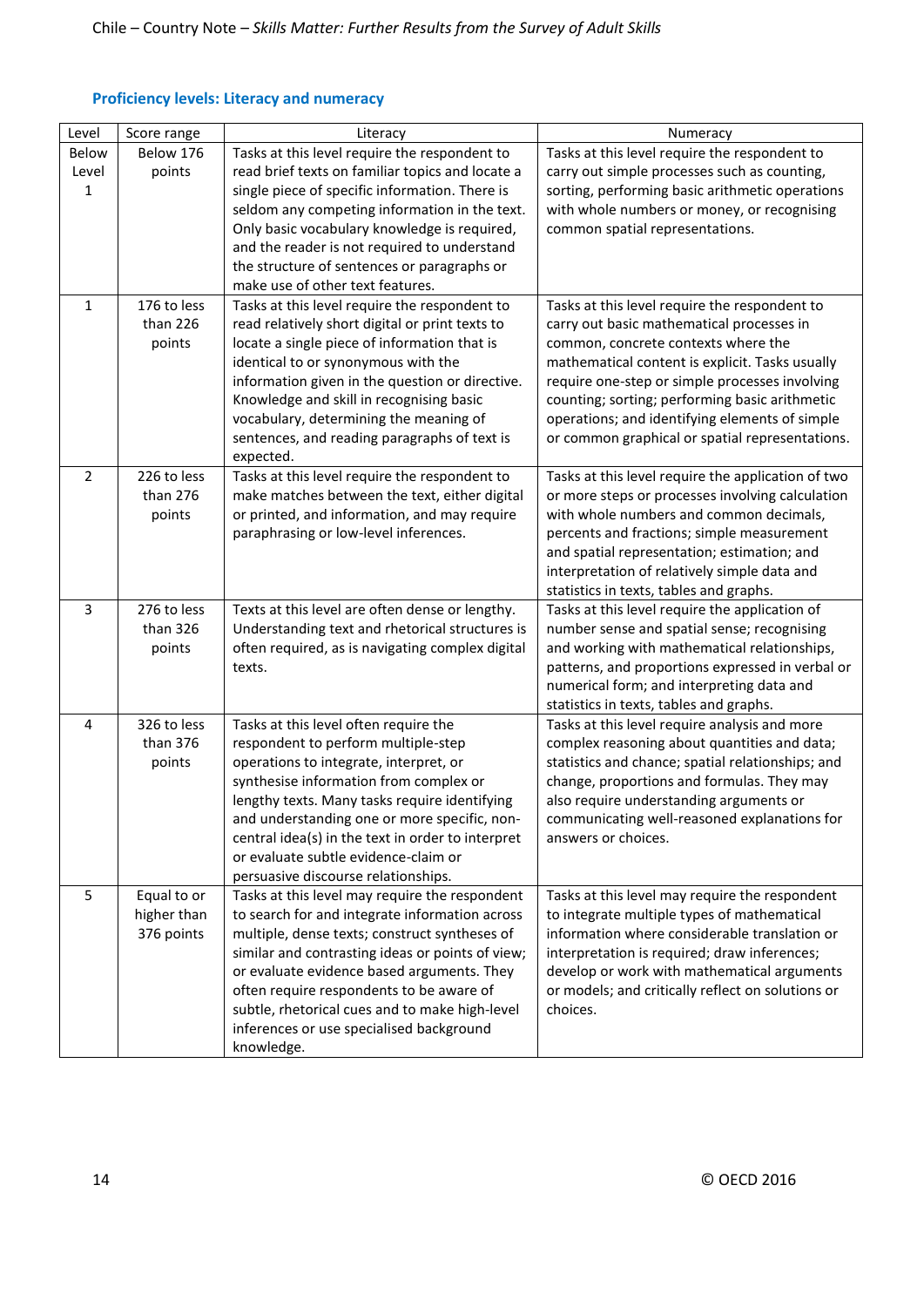| Level                                                           | <b>Score</b><br>range                       | The types of tasks completed successfully at each level of proficiency                                                                                                                                                                                                                                                                                                                                                                                                                     |
|-----------------------------------------------------------------|---------------------------------------------|--------------------------------------------------------------------------------------------------------------------------------------------------------------------------------------------------------------------------------------------------------------------------------------------------------------------------------------------------------------------------------------------------------------------------------------------------------------------------------------------|
| No<br>computer<br>experience                                    | Not<br>applicable                           | Adults in this category reported having no prior computer experience; therefore, they did not<br>take part in the computer-based assessment but took the paper-based version of the<br>assessment, which does not include the problem solving in technology-rich environment<br>domain.                                                                                                                                                                                                    |
| Failed ICT<br>core                                              | Not<br>applicable                           | Adults in this category had prior computer experience but failed the ICT core test, which<br>assesses basic ICT skills, such as the capacity to use a mouse or scroll through a web page,<br>needed to take the computer-based assessment. Therefore, they did not take part in the<br>computer-based assessment, but took the paper-based version of the assessment, which does<br>not include the problem solving in technology-rich environment domain.                                 |
| "Opted<br>out" of<br>taking<br>computer-<br>based<br>assessment | Not<br>applicable                           | Adults in this category opted to take the paper-based assessment without first taking the ICT<br>core assessment, even if they reported some prior experience with computers. They also did<br>not take part in the computer-based assessment, but took the paper-based version of the<br>assessment, which does not include the problem solving in technology-rich environment<br>domain.                                                                                                 |
| Below<br>Level 1                                                | Below 241<br>points                         | Tasks are based on well-defined problems involving the use of only one function within a<br>generic interface to meet one explicit criterion without any categorical or inferential<br>reasoning, or transforming of information. Few steps are required and no sub-goal has to be<br>generated.                                                                                                                                                                                           |
| $\mathbf{1}$                                                    | 241 to less<br>than 291<br>points           | Tasks at this level typically require the use of widely available and familiar technology<br>applications, such as e-mail software or a web browser. There is little or no navigation<br>required to access the information or commands required to solve the problem. The tasks<br>involve few steps and a minimal number of operators. Only simple forms of reasoning, such as<br>assigning items to categories, are required; there is no need to contrast or integrate<br>information. |
| $\overline{2}$                                                  | 291 to less<br>than 341<br>points           | Tasks at this level typically require the use of both generic and more specific technology<br>applications. For instance, the respondent may have to make use of a novel online form.<br>Some navigation across pages and applications is required to solve the problem. The task may<br>involve multiple steps and operators. The goal of the problem may have to be defined by the<br>respondent, though the criteria to be met are explicit.                                            |
| 3                                                               | Equal to<br>or higher<br>than 341<br>points | Tasks at this level typically require the use of both generic and more specific technology<br>applications. Some navigation across pages and applications is required to solve the problem.<br>The task may involve multiple steps and operators. The goal of the problem may have to be<br>defined by the respondent, and the criteria to be met may or may not be explicit. Integration<br>and inferential reasoning may be needed to a large extent.                                    |

# **Description of proficiency levels in problem solving in technology-rich environments**